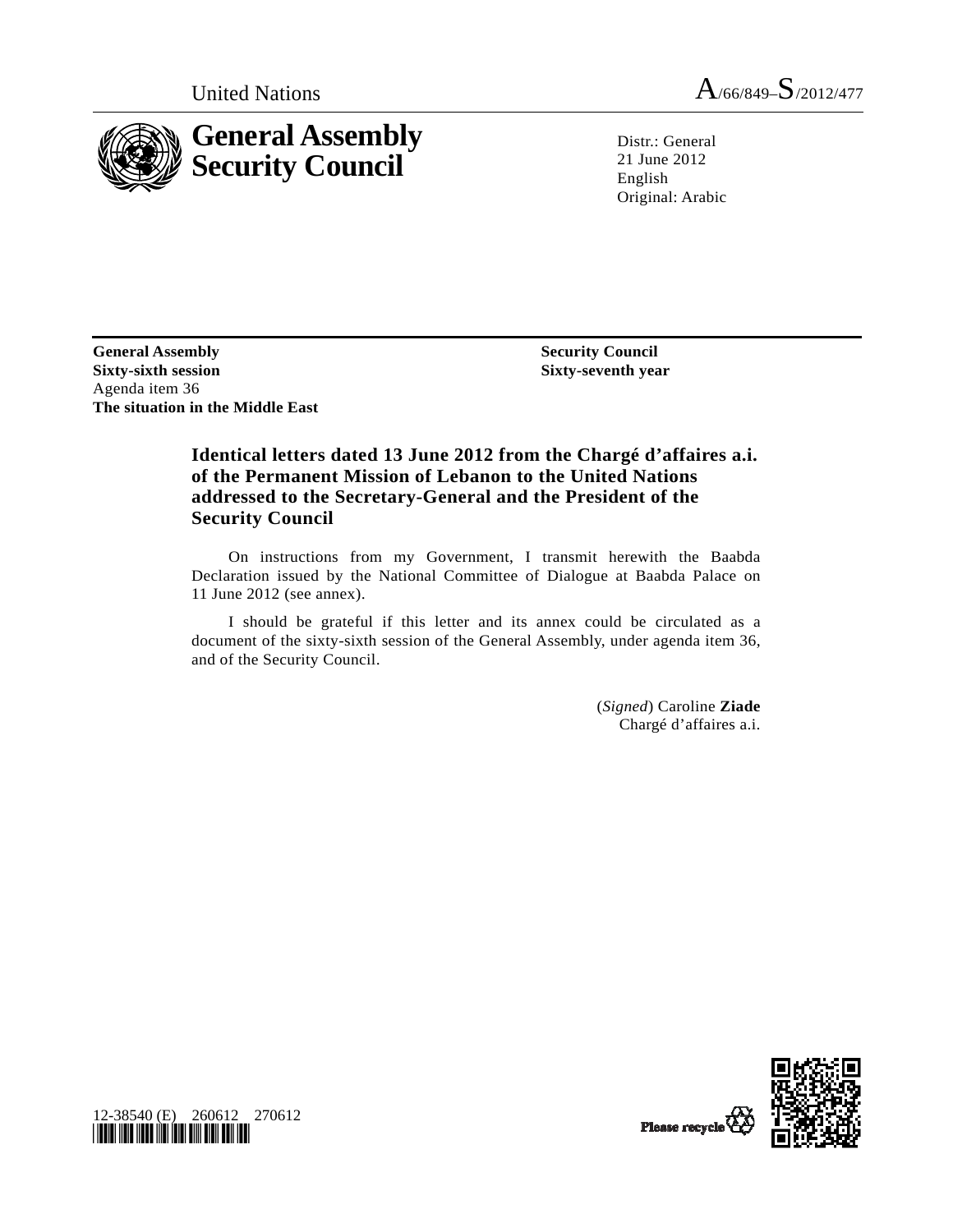**Annex to the identical letters dated 13 June 2012 from the Chargé d'affaires a.i. of the Permanent Mission of Lebanon to the United Nations addressed to the Secretary-General and the President of the Security Council** 

## **Baabda Declaration issued by the National Dialogue Committee on 11 June 2012**

 At the invitation of the President of the Republic of Lebanon, Michel Sleiman, the National Dialogue Committee met on Monday, 11 June 2012, at the residence of the President of the Republic in Baabda. The meeting was chaired by the President and attended by the dialogue teams. Mr. Saad Hariri and Mr. Samir Geagea were absent. The minister Muhammad al-Safadi was absent owing to illness.

 A minute's silence was held in honour of the late Ghassan Tueni, a former member of the Committee. The President of the Republic then opened the session, highlighting the pressing circumstances that had led him to invite the Committee to resume its work. Tragic events had unfolded, particularly in the north of the country, bringing negative economic and social repercussions at a time when Lebanon was preparing for the summer holiday season and the visit of His Holiness the Pope in September 2012. The Lebanese people must safeguard their country as a symbol of freedom, coexistence and dialogue.

 The President recalled the positive aspects of the Committee's work in the previous sessions, particularly in accompanying the achievements of the previous four years in a calm and democratic environment. He then outlined the considerations that had led it to suspend its work, stressing that the Committee must overcome the obstacles to the implementation of its previous resolutions and work in a stable and systematic manner in order fully to realize its objectives for the nation.

 In that context, he drew attention to recent events and domestic, regional and international developments that had taken place since the suspension of the Committee's work.

 A general discussion ensued concerning the agenda items proposed by the President. The Committee heard the views and positions of the dialogue teams regarding various urgent topics requiring immediate attention and response.

The discussions resulted in consensus on the following points and decisions:

The path of dialogue should be adopted, and security, political and media issues should be approached in a spirit of serenity. The focus should be on commonalities and consensus on fixed points.

 2. Parties should commit to laying the foundations of stability; safeguarding public order; preventing violence and the country's descent into strife; and intensifying the search for the political means to secure those objectives.

 3. Citizens of all allegiances should be urged to cherish the conviction that any resort to weapons and violence, whatever the fears and tensions, is inevitably a blow and a loss for all parties; it endangers the people's livelihoods, their future and the future of the next generations.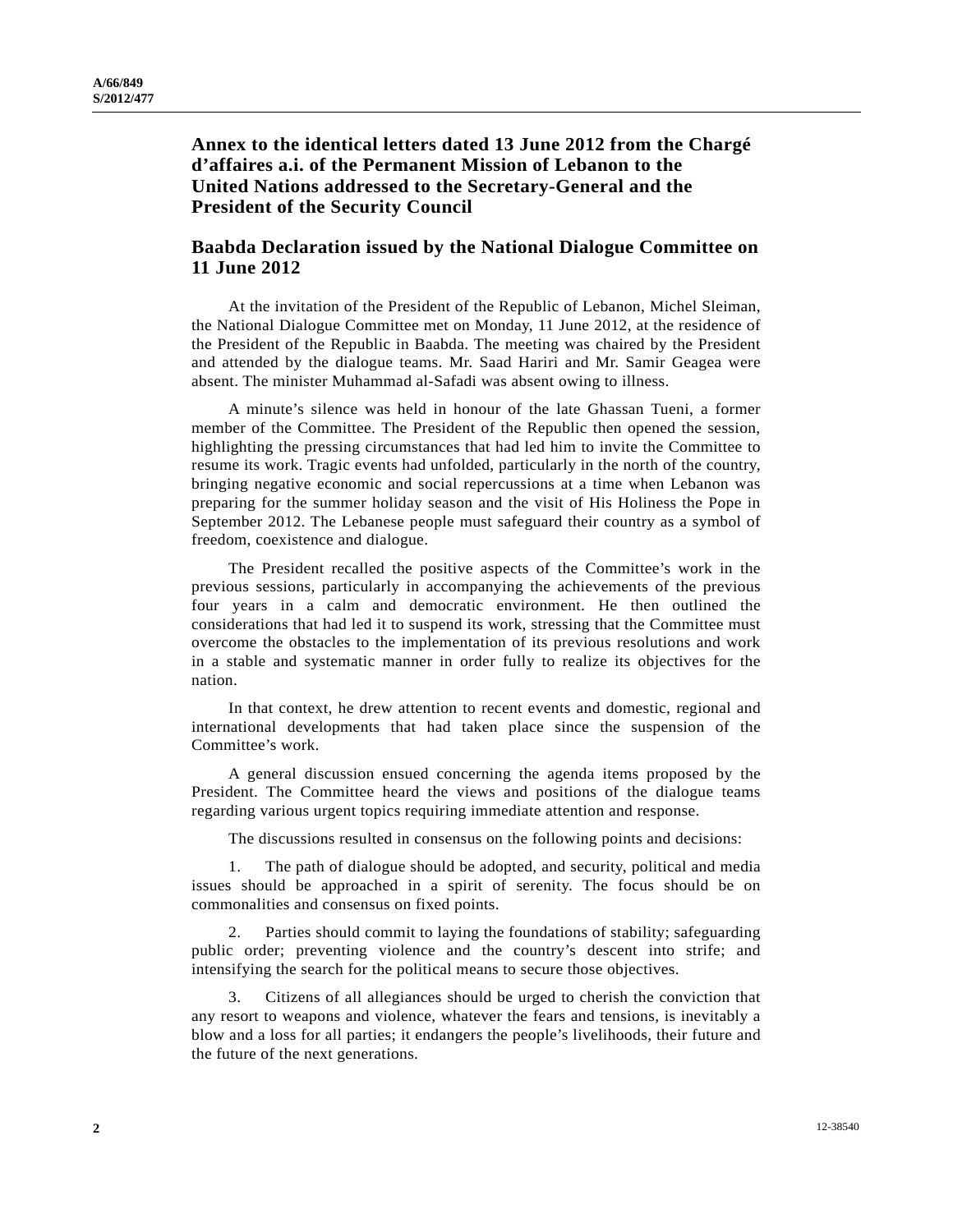4. Action should be taken to strengthen State institutions, encourage a culture of reliance on the law and legitimate institutions for the resolution of any contention or urgent issue.

 5. Because the Army upholds civil peace and embodies national unity, it deserves moral and material support. Efforts should be made to enable it and the other legitimate security forces to respond to urgent security situations according to a deployment plan aimed at imposing State authority, security and stability.

 6. The judicial power also deserved support in imposing the law with justice and without discrimination.

 7. The implementation of a socioeconomic development plan throughout Lebanon should be encouraged.

 8. All political forces and intellectuals and opinion leaders should be encouraged to avoid inflammatory political and media discourse and anything that could spark conflict, disturbances, sectarian confessional strife. That approach would consolidate national unity and promote internal cohesion in confronting external threats, particularly that posed by the Israeli enemy. Such action would have positive implications for public opinion, the economy, tourism and the social situation.

 9. It is important to reaffirm the need to comply with the code of honour previously formulated by the National Dialogue Committee with a view to ensuring restraint in political and media discourse, contributing to the creation of a serene environment and making Lebanon a centre for the dialogue of civilizations, religions and cultures.

 10. Trust in coexistence and in Lebanon as the unequivocal homeland should be reaffirmed, as should the need to comply with the principles contained in the Preamble to the Constitution, which are fixed founding principles.

 11. The Taif accords must be respected, and parties must continue to implement all of its provisions.

 12. Lebanon should eschew block politics and regional and international conflicts. It should seek to avoid the negative repercussions of regional tensions and crises in order to preserve its own paramount interest, national unity and civil peace, except where the matter concerns resolutions of international legitimacy, Arab consensus or the rightful Palestinian cause, including the right of Palestinian refugees return to their land and homes rather than being integrated.

 13. Measures should then be taken to control the situation on the Lebanese-Syrian border. The establishment of a buffer zone in Lebanon should not be permitted. The country cannot be used as a base, corridor or starting point to smuggle weapons and combatants. At the same time, the right to humanitarian solidarity and political and media expression is guaranteed under the Constitution and the law.

 14. International resolutions, including Security Council resolution 1701 (2006), should be respected.

 15. It is important to continue examining ways to put in place strategies to implement the resolutions agreed by the National Dialogue Committee.